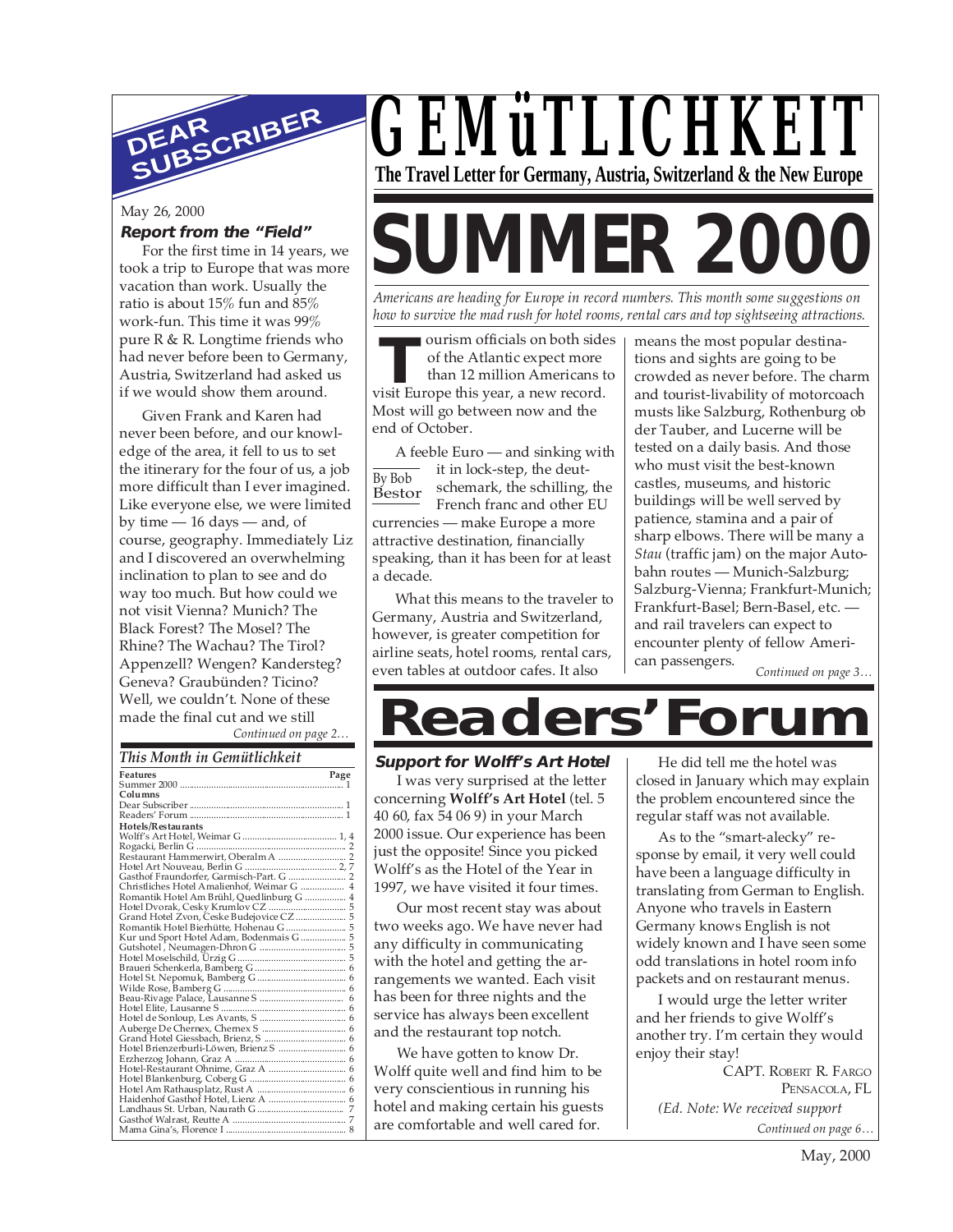#### *DEAR SUBSCRIBER Continued from page 1*

wound up with a whirlwind tour. In doing so, we ignored much of the advice we so smugly pass out each month in these pages. We preach less is more but when push came to shove we were just like everybody else, trying to cram a 28-day itinerary into 16-days. Hypocrites.

Don't misunderstand, we enjoyed ourselves immensely — due in large part to our friends' fun-loving, upfor-anything, take-it-all-in-stride, easygoing outlook — but our new watchword is "do as we say, not as we do."

We started in Berlin and finished in Florence, a place we had never been and one I hope you'll indulge me a few comments, even though it's out of our territory. In between, relying on both rail and car, we raced through Cseske Budejovice and Csesky Krumlov in the Czech Republic, stopped long enough for an overnight in the Bavarian Forest, grabbed a cup of coffee in Salzburg, and had brief flirtations with Zürich, Brienz, and Lausanne.

One of the best parts of this job is that I get to tell you about our trips and you can't change the subject or excuse yourself to freshen your drink. So let's roll the highlights:

Berlin

❑ **Hotel Art Nouveau** (tel. +49/ 030/327 7440, fax 327 744 40) has raised its prices but management,

location and the big, airy rooms keep it high on our list.  $\Box$  A magnificent stand-up lunch at **Rogacki** (Wilmersdorfer Str. 145) for 7 cost just over \$100 and included at least two glasses of delicious Australian white wine for everyone. Can't say enough about this place.  $\Box$  It's free, but lines to see the Reichstag's new transparent dome are huge. Best go late at night or early in the morning. It's open until 10pm. ❑ The futuristic buildings of the new **Potsdamer Platz** are breathtaking.

Czech Republic

❑ The first 15 miles of road from any border entry are lined with scantily dressed hookers, cheesy bars, and crummy open-air souvenir stands. It's a sorry sight that makes an awful first impression. ❑ Wasn't quite so impressed with the food this time at **Budvar Brewery** in Ceske Budejovice. But still decent and very cheap. ❑ Cesky Krumlov is a must for everyone.

#### Schloss Haunsperg

❑ A picture of Eike and Georg von Gernerth in front of their castle (Hammerstrasse 32, A-5411 Oberalm, tel. +43/06245/80662, fax 85680) should appear in the dictionary next to the words "hospitality" and "charm." ❑ Dinner at **Hammerwirt**, in the village, was not as good as on our last (1997) visit, however.

Garmisch-Partenkirchen

❑ Some things should never change and the dining room at the **Gasthof Fraundorfer** is one of them. Thankfully, all was as we remembered. Frau Fraundorfer still runs things with the command presence of General Patton, but with a sharper sense of humor; the food is as good as ever; Freidl's face is a bit rounder and redder, but the voice is still clear and sweet and goes down as easy as the Munich beer he uses to lubricate the vocal cords. Every night is great at the Fraundorfer, but we caught a special one. The full-house crowd got into it and near the end some patrons were standing on their chairs, singing and clapping. This place is a treasure.

#### Florence

First off, it wasn't easy to get a hotel reservation in early May for Florence. After about a dozen turndowns I found the centrally located **Hotel Astoria** at www.hotelguide.com. After completing the online form, I printed it and faxed it to the hotel. Confirmation came a few days later at 520,000 lira (\$243) per night double; far more than we wanted to pay, but this was Florence, which attracts more tourists per capita than any other destination in the world.

*Continued on page 7…*

#### **Notes for Readers**

• Foreign currency prices are converted to U.S. dollars at the exchange rate in effect at the time of publication.

• Hotel prices listed are for one night. Discounts are often available for longer stays.

• All hotel prices include breakfast unless otherwise noted.

• Local European telephone area codes carry the "0" required for in-country dialing. To phone establishments from outside the country, such as from the USA, do not dial the first "0".

Atmosphere

**Outstanding Value** 

Average Value

Food 65%<br>Service 20% Service 20%<br>Atmosphere 15%

**Value Rating Scale**

Very Good Value 12 - 16<br>Average Value 9 - 11

Below Average Value 5 - 8 A Rip-Off 0 - 4

Vol. 14, No. 5 **GEMÜTLICHKEIT** FIOTEL RESTAURANT RATING KEY May, 2000 **Ration Contained Burns and Scale** Scale **Scale** Scale **Scale** Scale **Rating Scale** Scale GE*NIUTLI* 

|                                                                                                                                                                                                                       | Excellent                                                          | $16 - 20$                                                          |                       |
|-----------------------------------------------------------------------------------------------------------------------------------------------------------------------------------------------------------------------|--------------------------------------------------------------------|--------------------------------------------------------------------|-----------------------|
| Publishers:<br>Editor:                                                                                                                                                                                                | Robert H. & Elizabeth S. Bestor<br>Robert H. Bestor                | Above Average<br>Average                                           | $12 - 15$<br>$8 - 11$ |
| Contributors:                                                                                                                                                                                                         | C. Fischer, R. Holliday,<br>Nikki Goth Itoi, Nick Selby            | Adequate<br>Unacceptable                                           | $4 - 7$<br>$-3$<br>0  |
| Web Master:<br><b>Consulting Editor:</b><br><b>Subscription Dept:</b>                                                                                                                                                 | Paul T. Merschdorf<br>Thomas P. Bestor<br>Andy Bestor, K. Steffans | <b>Hotel Rating Criteria</b><br>People/Service<br>Location/Setting | $30\%$<br>15%         |
| Gemütlichkeit (ISSN 10431756) is published monthly by UpCountry Publish-<br>ing, 288 Ridge Road, Ashland OR 97520. TOLL FREE: 1-800/521-6722 or 541/<br>488-8462, fax: 541/488-8468, e-mail gemut@mind.net. Web site: | Guestrooms<br>Public rooms<br>Facilities/Restaurant                | 30%<br>5%<br>20%                                                   |                       |
| www.gemut.com. Subscriptions are \$67 per year for 12 issues. While every<br>effort is made to provide correct information in this publication, the publishers<br>can make no quarantees regarding accuracy.          |                                                                    | Special C<br>By virtue of location, decor, ch                      |                       |
| <b>POSTMASTER: SEND ADDRESS CHANGES TO:</b><br>Gemütlichkeit, 288 Ridge Road., Ashland OR 97520                                                                                                                       | combination thereof, an especi                                     |                                                                    |                       |

### **Restaurant Criteria**

| By virtue of location, decor, charm, warmth of management, or |  |  |  |
|---------------------------------------------------------------|--|--|--|
| combination thereof, an especially pleasant establishment.    |  |  |  |

**Special @ Designation** 

Gemütlichkeit 2 May, 2000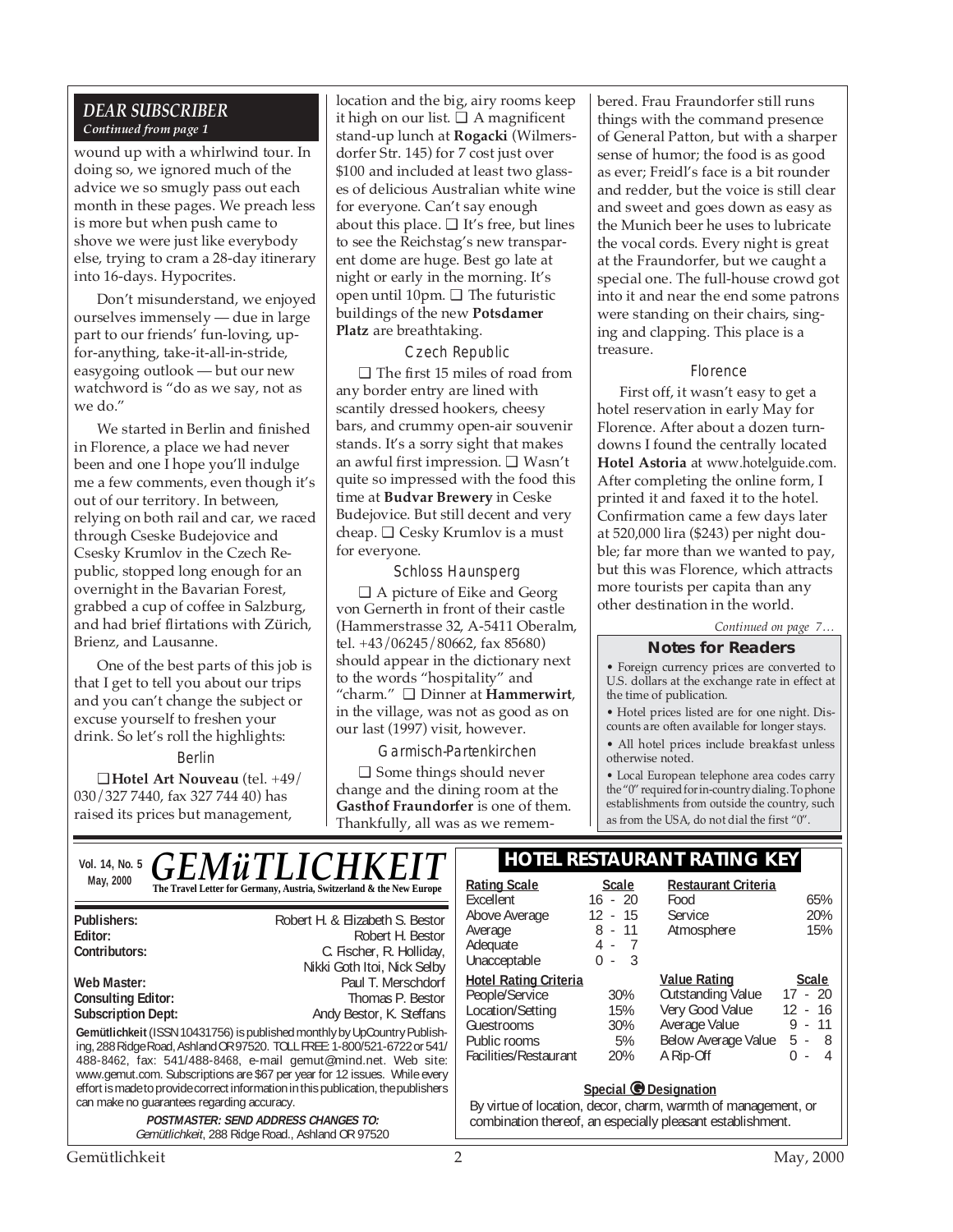## **Recommended Resources for Booking Hotels**

#### **From the U.S...**

• **Michelin Red Guides:** Available for Switzerland and Germany.

• **National Tourist offices:** Contact these agencies (see list at right) for hotel lists and catalogs. In some cases, the most complete hotel lists will come from the tourist offices in the towns to be visited.

• **Local tourist offices:** When all else fails contact the tourist office in the towns to be visited. It's easiest and cheapest via email, but phone, fax and regular mail also work. Get a list of local offices from the national tourism offices shown here. **(Tip:** Most town listings in the *Michelin Red Guide* contain the address, phone and fax number for the local tourist office.)

**• The Internet:** The best hotel Website is www.hotelguide.com. It's easy to use and as comprehensive as any we've seen. Some hotels can be booked and confirmed by return email. For the rest, the site provides a form which the user completes online, then prints out and faxes to the hotel.

Hotel information is also available on the Websites of the national tourist offices and the sites of local and regional tourist offices, though

you'll work harder to get to it.

**• Gemütlichkeit:** All the hotels we've rated over the past seven years are in the Members' Library at www.gemut.com. Cost to access: \$4 per month, minimum six months.

#### **In Europe...**

• **Michelin Red Guides for Switzerland and Germany**: Essential for the traveler who arrives without hotel reservations but still useful for those with itineraries planned to the minute – to find restaurants, for example.

**• Internet Cafés:** Wireless Internet access is in its infancy and accessing the Web from hotel rooms is still problematic at best. However, from cafes all over Europe you can log on for a small charge and enjoy a beverage while your doing it. Before heading to Europe you should go into !Yahoo, set up a My !Yahoo page and establish an email account. It's all free. Another site for free email is www.hotmail.com. This way you can send and receive emails while you're away. By the way, you can find a list of Internet cafes at

www.cybercafe.com. Print out a list of cafes in the towns you'll be visiting and take it with you to Europe.

**• Local tourist offices:** When you've struck out with the above,

*SUMMER 2000 Continued from page 1*

This month we're going to pass along some recommendations and advice that will help get you through the summer of 2000 as unruffled as possible.

Overall Strategy Our main theme has always been; get away from the crowd. But if it's a first or second-time trip, and you must see such places as Salzburg, Rothenburg, the Rhine, Lucerne and Grindelwald, then grit your teeth and go for it. Book hotels as far in advance as possible and plan to visit the major sightseeing attractions when they first open in the morning. Use the afternoon for

less popular attractions and for exploring on foot, with occasional stops at an outdoor cafe for a cool drink and a snack.

For those who have already seen the Salzburgs and Rothenburgs, or can visit such places in the off-season, there are dozens of great places to visit that won't be swarming with your friends and neighbors from back home. Later in this story we'll have some specific suggestions.

Auto Rental

The news from Germany just keeps getting worse. Prices seemed to have leveled off – you can still get a midsize car with air for \$150 a week plus VAT and airport taxes but for the first time in memory, there is an availability problem.

these can almost always find accommodations, often at the 11<sup>th</sup> hour.

#### **Germany**

Web site: www.us.germany-tourism.de German National Tourist Office 122 East 42nd Street, 52nd Floor New York, N.Y. 10168-0072 Tel. 212-661-7200, fax 212-661-7174 Email: gntonyc@d-z-t.com

German National Tourist Office Post Office Box 641009 Los Angeles, CA 90064 Tel.: 310-234-0250 Fax: 310-474-1604 Email: GNTOLAX@aol.com

#### **Austria**

Web site: www.anto.com Austrian National Tourist Office 500 Fifth Avenue, Suite 800 New York, NY 10110 Tel. 212-575-7723 , fax 212-730-4568 Email: info@oewnyc.com

Austrian National Tourist Office 11601 Wilshire Blvd. # 2480 Los Angeles, CA 90025 Tel. 310 477 2038 Email: antolax@ix.netcom.com

#### **Switzerland**

Web Site: www.myswitzerland.com Switzerland Tourism 608 Fifth Avenue New York, NY 10020 Tel. 212-757-5944, Fax 212-262-6116 Email: info.usa@switzerlandtourism.ch Switzerland Tourism 501 Santa Monica Blvd. #607 Santa Monica CA 90401 Tel. 310-260-2421, fax 310-260-2923

Rental companies seem to have underestimated the summer demand. For example, at this writing, some companies cannot confirm a midsize car with automatic transmission until July.

**Suggested Strategy:** Our advice is book immediately. You can always change your rental or even cancel without a penalty.

Despite the increased rates in Germany, it is still cheaper to rent there than in Austria or Switzerland.

#### Car vs Train

There's nothing like a car to separate one from the tourist hordes. Pickup wheels at a major airport and in a few minutes you can be driving a nearly-deserted backroad feeling

*Continued on page 4…*

 $\mathbf{M}$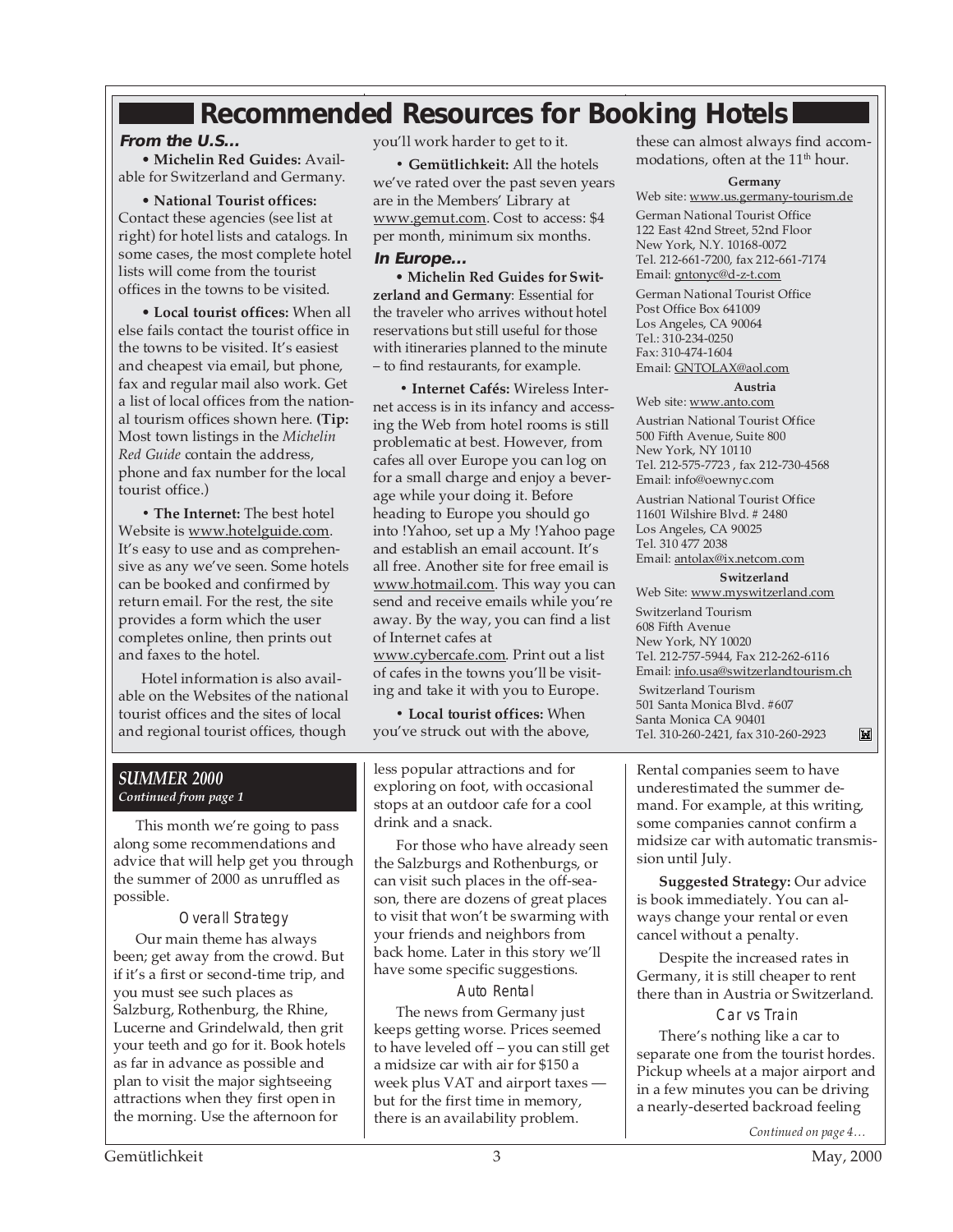#### *SUMMER 2000 Continued from page 3*

like you're the only tourist in the country. But for quick transitions, say Berlin to Zürich, or Vienna to Frankfurt, a fast train is the answer. Though it isn't so easy on the pocketbook, a strategy of using rail for long trips and a rented car to explore a region is the most efficient use of your precious vacation time and also the most comfortable. Recently, for example, we trained from Berlin to Dresden where we picked up a car and headed south into the Czech Republic. Three days later we left that vehicle in Salzburg and took the train to Zürich where we picked up another car which we kept for three days driving in Switzerland before dropping it off in Lausanne where we boarded a train for Florence. For four of us it would have been considerably cheaper to do the itinerary entirely by car but time was short.

**Suggested Strategy:** If you don't need to cover a lot of territory, a car offers ultimate flexibility and is the best way get off the beaten track, especially in Germany and Austria (almost all of Switzerland is accessible via rail, bus or boat with a rail pass). Those with a planned itinerary that will encompass a radius of more than 400 kilometers should consider a car-rail combination, unless time is not an issue.

**Train Tip:** If you're traveling on a rail pass we recommend waiting until you're in Europe before making seat bookings. From the U.S. you'll pay a minimum of \$11 per person, per segment (example: Lausanne to Zürich is \$11, change trains and Zürich to Frankfurt is another \$11). Seat reservations in Europe cost only about \$2.50 to \$3.00 and can be made at most travel agencies and rail stations. Book as far in advance as possible.

#### **Hotels**

Our advice has always been to make hotel reservations prior to departure from the U.S. only when absolutely necessary — first and last nights of the trip; major cities during fair and convention times; special

fully-booked, i.e., Vienna, Salzburg, hotels and cities that are frequently and Lucerne. This summer, however, traveling without advance hotel arrangements is recommended only for the most flexible traveler. We are hearing from readers — and experiencing ourselves — that hotel rooms are already in short supply, even into October.

**Suggested Strategy:** Book as soon as possible, being careful to understand each hotel's cancellation and change policy. See box on page 3 for suggestions on booking hotels from the U.S. and in Europe.

Those who want maximum flexibility should purchase the *2000 Michelin Red Guide* for each country to be visited (none for Austria).

These books have the most complete listings of rated hotels and restaurants and, except for a wireless Internet access, are the single most useful incountry travel tools available.

Guidebooks like Frommer and Fodor cover 80 to 200 cities in a country and perhaps 800 to 1000 hotels. The Germany Red Guide lists some 10,000 hotels/restaurants in 3,300 different cities, towns and villages.

Can't get a hotel in Nürnberg? Use the map on page #854 to locate nearby towns with recommended hotels. In this case you'll find 20 such towns with at least one recommended hotel and restaurant within a 10 to 30-minute drive of the city center.

The guide has many other useful features and spending an hour or so familiarizing yourself with how it works will pay big dividends when you're on the road or even trying to make bookings from the U.S. It's designed for the motorist but rail travelers will find it almost as useful.

#### **Alternative Destinations Summer 2000**

What follows are recommendations and ideas for summer destinations that are likely to be less crowded, with fewer booking problems, than the most famous stops.

Of course, big-city tourist destinations like Berlin, Munich, and

Vienna are well equipped to handle large volumes of visitors. But in these towns it might be a good summer to explore more offbeat attractions. (See box page 5.)

#### Eastern Germany

More than 10 years after the fall of communism, most of old east Germany, in terms of numbers of visitors, is still a secondary tourist attraction. This fascinating area has much to offer. Explore its backroads by car using *Michelin's Red Guide for Deutschland* to locate accommodations on short notice. With it, advance reservations shouldn't be necessary. You might find pretty, historic cities like Weimar and Quedlinburg fullybooked but with the guide you'll be able to locate a good bed and dinner in a nearby small town.

**Don't Miss:** Historic Weimar, a cradle of German culture and Europe's "Cultural City" of 1999 (millions were spent to restore it). It's still there in 2000.

**Recommended Hotels:** Wolff's Art Hotel & Restaurant , Freiherr-vom-Stein-Allee 3a/b, D-99425 Weimar, tel. +49/03643/5 40 60, fax 54 06 99. Rooms from about \$100.

Christliches Hotel Amalienhof, Amalienstrasse 2, D-99423 Weimar, tel. +49/03643/54 90, fax 54 91 10. Rooms from about \$60.

Romantik Hotel Am Brühl, Billungstrasse 11, D-06484, Quedlinburg, tel. +49/03946/96180, fax 961 8246. Rooms from about \$69.

**Tip:** Count on Meissen, near Dresden, and its famous porcelain factory to be overrun with tourists this summer.

#### **Recommended Transport:** Car

#### Southern Bohemia

One of the great, undiscovered treasures of Europe is Cesky Krumlov. Nestled in a curving, canyon of the Moldau and dominated by a magnificent castle, this medieval jewel will someday be a tourist destination on the order of Rothenburg, Mont St. Michel and Positano. Millions are being spent to restore the town, and that is good, but in the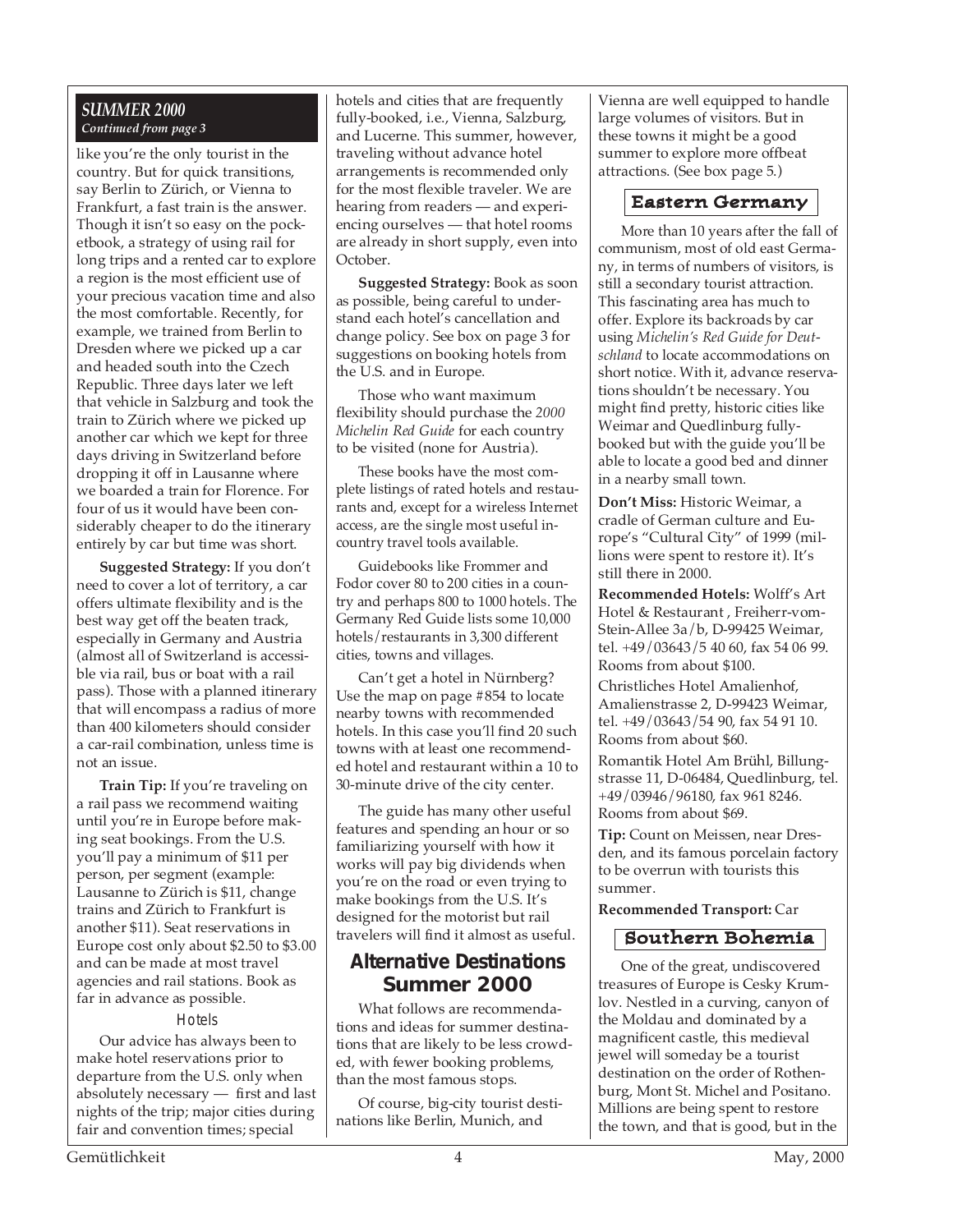process a little of its authentic charm will be lost. See it now.

Also interesting is Ceske Budejovice with its huge town square and a brewery which makes the world's finest beer, the real Budweiser or Budvar.

**Don't Miss:**

Exploring on foot the ancient cobbled lanes of

Csesky Krumlov. **Recommended Hotels:** Hotel Dvorak, Radnicni 101, CZ-381 01 Cesky Krumlov, tel. 0337/711020, fax 0337/711024.

Rooms from about \$55. Grand Hotel Zvon, Nam. Premysla Otakara II. 28, CZ-370 01, Ceske Budejovice, tel +042/038/731 1384, fax 042/0 38/731 1385. Rooms from about \$45.

**Tip:** A massive, simple, tasty dinner or lunch at **Budvar Brewery** in Ceske Budejovice with plenty of that great beer will set you back about \$10 per person. **Recommended**

**Transport:** Car

#### Bavarian Forest

Less touristy, less sophisticated and less expensive than the popular *Schwarzwald*

(Black Forest). The most interesting towns are Lam and Bodenmais, a center for crystal and glass. Excursions are possible to Passau, Regensberg and Cesky Krumlov in the

#### Czech Republic.

**Recommended Hotels:** Romantik Hotel Bierhütte, D-94545, Hohenau-Bierhütte (41 km north of Passau), tel. +49/08558/96120, fax 961270. Rooms from about \$45.

**Tip:** The Bierhütte has an outstanding restaurant.

**Recommended Transport:** Car



**Dodging the Crowd in the Big Cities** *Scads of tourists or not, it's hard to leave the three more popular big city tourist stops of Germany, Austria and Switzerland off your itinerary. Here are a few thoughts on seeing them comfortably this summer.* **Munich Crowded More Elbow Room** Englischer Garten

The Residenz **Nymphenburg Palace**<br> **The Residenzial Contract Parage According Palace**<br> **Botanical Gardens** Botanical Gardens<br>Asam Church Hofbräuhaus Augustiner Keller\* \* On Landstrasse

**Munich Summer Tips:** Personal favorites at Nymphenburg are the lesscrowded **Carriage Museum** and the nearby **Botantical Gardens**. The **Deutsches Museum** is fabulous. See it first thing in the morning. Two interesting and less visited museums are the **Münchner Stadtmuseum** and the **Bayerisches National Museum**. Lover's of great paintings should not miss the **Alte Pinakothek**, regardless of the crowds. A highly recommended excursion is to Andechs and its monastery. Great beer and food.

#### **Berlin**

Reichstag Soviet Memorial Pergamon Museum Gemäldegalerie

St. Michael's Church

**Crowded More Elbow Room** Charlottenburg Palace Sanssouci (Potsdam)

**Berlin Summer Tips:** Not to be missed are the new futuristic buildings of Potdamer Platz. An 8-DM (\$4) ticket to the **Gemäldegalerie** includes entrance to the **Neue Nationalgalarie** and vice versa. The quirky but fascinating **Museum Haus am Checkpoint** will be crowded but worth the effort for those interested in the **Berlin Wall**.

#### **Vienna**

**Crowded More Elbow Room**<br> **Crowded More Elbow Room**<br> **Crowded More Elbow Room** Schönbrunn Palace Kaisergruft Kunsthistorisches Museum KunstHaus Wien

## The Belvedere Palaces

**Vienna Summer Tips:** Vienna's **Naschmarkt** (daily outdoor market plus colossal flea-market on Saturdays) is a Vienna must. Get away from the crowd with excursions via tram to *Heurigen* (wine taverns) in such suburbs as Heiligenstadt, Nussdorf, and Sievering. A nice change of pace is the **Prater** (an amusement park) and music lovers may want to visit the **Zentralfriedhof** (main cemetery) with its graves of Beethoven, Schubert, Brahms and the Strauss family.M

> Kur-und Sporthotel Adam, Bahnhofstrasse 51-53, D-94249 Bodenmais, tel. +49/09924/94000, fax 7219. (Hotel has its own brewery.) Rooms from about \$43.

We think it's prettier than the Rhine and we *know* it's less traveled. Arrange in advance to visit wineries along the way. The **German Wine Information Bureau** (79 Madison Avenue, New York NY 10016, phone 212- 896-3336) has free brochures identifying wineries offering free tastings (don't taste without buying, however). Visit Trier and its Roman ruins and explore romantic wine towns such as Bernkastel Kues, Zell and Cochem.

**Don't Miss:** Burg Eltz, one of Europe's great fortress/castles. **Recommended Hotels:** Gutshotel Reichgraf von Kesselstatt, Balduinstr. 1, Obere Mühlbrücke 9, Neumagen-Dhron, D-96049, tel. +49/06507/ 2035, fax 5644. Rooms from \$60. Hotel Petrisberg, Sickingenstr. 11, Trier, D-54292, tel. +49/0651/ 4640, fax 0651/ 46450. Rooms

**Tip:** Hotel Moselschild (tel. +49/ 06532/93930, fax 939393) in Ürzig (10

from about \$55

*Continued on page 6…*

Gemütlichkeit 5 May, 2000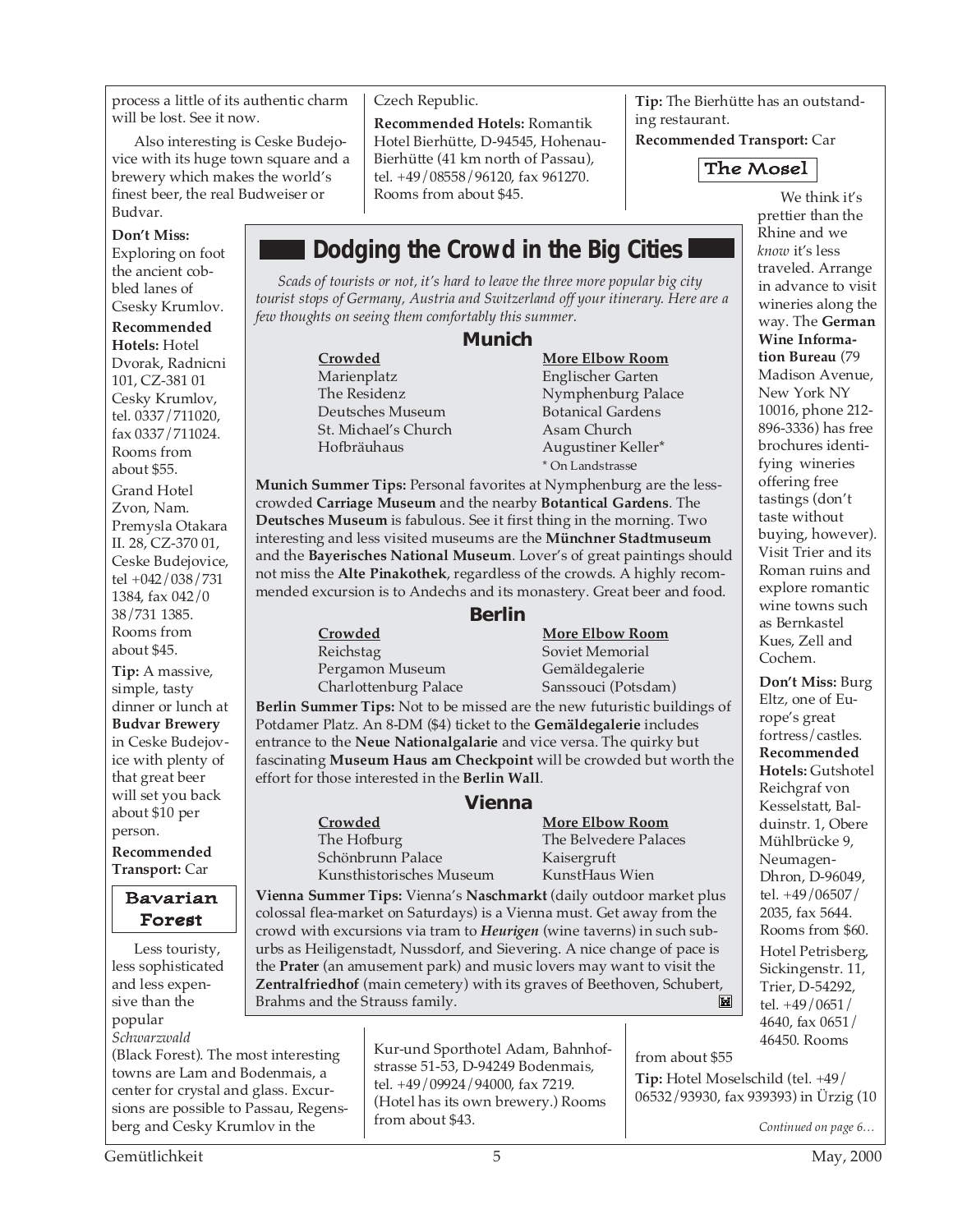km north of Berncastel-Kues) has a fine, affordable restaurant.

**Recommended Transport:** Car

### Bamberg

Beautiful, under-visited city almost as charming as Rothenburg. Walk the town at dusk, just as the lights come on to illuminate the old buildings, bridges and statuary.

**Don't Miss:** Rauchbier ("smoky" beer) at Brauerei Schlenkerla, Dominikanerstrasse 6.

**Recommended Hotels:** Hotel St. Nepomuk, Obere Mühlbrücke 9, D-96049, Bamberg, tel. +49/0951/ 98420, fax 984 2100. Rooms from about \$65

Wilde Rose, Kesslerstr. 7, Bamberg, D-96047, tel. +49/0951/981820, fax 22071. Rooms from about \$48.

**Tip:** Dinner just outside of town in Gaustadt at **Brauereigasthof Kaiserdom**, Gaustadter Haupstrasse 26, tel. +49/0951/965140, fax 9651444. Three-course meals from about \$21

**Recommended Transport:** Car

#### Lausanne/Montreux

Since no self-respecting tour bus ever misses Lucerne, here are a couple of on-a-beautiful-lake (Geneva) alternatives. Both cities are gorgeously situated and can be used as a base for excursions to the Valasian wine country, the cheesemaking hilltop village of Gruyères, Geneva and the **Red Cross Museum**, and to France, on the lake's opposite shore.

**Don't Miss:** The Olympic Museum **Recommended Hotels:** Beau-Rivage Palace, CH-1000, Lausanne, tel. +41/ 021/613 33 33, fax 613 33 34. Rooms from about \$275.

Hotel Elite, 1 av. Sainte-Luce, CH 1003, +41/021/320 2361, fax 320 3863. Rooms from about \$73.

Near Montreux: Hotel de Sonloup, au Col de Sonloup, Les CH-1833 Les Avants, tel. +41/021/964 3431, fax 964 3480. Rooms from about \$44.

Auberge De Chernex, CH-1822, Chernex, tel. +41/021/964 41 91, fax 964 68 57. Rooms from about \$65

**Recommended Transport:** Car or rail

#### Brienz

On the same lake as touristy Interlaken but a smaller, far more charming town. From here you'll find it almost as convenient as from Interlaken to explore the Jungfrau region and the villages around the Brienzersee and the Thunersee. For rail pass holders, there is frequent train and boat service.

In the town, make advance reservations to tour **H. Huggler-Wyss** (CH-3855, Brienz, phone 036/ 511679), manufacturer of wood sculptures.

**Don't miss: Giessbach Falls** (accessible via lake steamer) and **Ballenberg**, the Swiss Open Air Museum.

**Recommended Hotels:** Grandhotel Giessbach, CH-3855, Brienz, tel. +41/ 033/952 2525, fax 033/952 2530. Rooms from about \$81.

 Hotel Brienzerburli-Löwen, CH-3855, Brienz, phone 033/951 1241, fax 033/951 3841. Rooms from about \$64, though lake and falls view doubles are \$140 and up.

**Tip:** A great bargain is a double room with a forest view for 160 Sfr. (\$93) at the immensely charming **Grandhotel Giessbach**.

**Recommended Transport:** Rail or car



It can't match the majestic buildings of Salzburg or the glory of Vienna but this somewhat undiscovered old-world city, the capital of Styria, is definitely worth your time. Walk its old-town and pay a visit to the **Zeughaus** (arsenal), the **Cathedral**, the **Mausoleum of Ferdinand II**, the **Stryrian Heimatwerk** (craft store) and the **Farmer's Market** across from the opera house. On a warm summer night, grab a table at one of the outdoor cafés on Mehlplatz, center of Graz nightlife.

For a really off-the-tourist-track excursion, drive south to Ehrenhausen and explore one of Europe's unknown wine roads; the **Südsteirische-Weinstrasse**, along the Slovenian border. The tourist office in Graz can provide detailed information. Of course, another excursion would be to Piber, where **Lippizaner**

**Stallions** of Vienna's **Spanish Riding Schoo**l are trained.

**Don't Miss:** The facade of the **Hof Backerei** at Hofgasse 6.

**Recommended Hotels:** Erzherzog Johann, Sackstrasse 3-5, A-8010 Graz, phone 0316/811616, fax 0316/811 515. Rooms from about \$85.

Hotel-Restaurant Ohnime, Purbergstrasse 56 (on the outskirsts), A-8044 Graz, tel.: +43/0316/39 11 43, fax 39 11 43 19. Rooms from about \$39.

**Recommended Transport:** Car or train

#### More Destinations

**• Coburg:** Pretty town of gardens and historic buildings 47 km north of Bamberg. See the **Veste**, where Martin Luther once lived, and **Ehrenburg Castle** where Prince Albert, husband to Queen Victoria, spent his childhood. The **Hummel** factory is in nearby Rödental. Try **Hotel Blankenburg** (tel. +49/09561/6440, fax 644199), rooms from about \$58.

**• Rust**: In the seldom-visited wine region of Burgenland, about an hour south of Vienna, Rust is on the reed-ringed Neusiedlersee, a 124 square-mile body of water only seven feet at its deepest point. Don't miss the *Heurigen* (wine taverns) for a snack and a glass of fresh white wine made on the premises. **Hotel Am Rathausplatz** (tel./fax +43/ 02685/6772), rooms from about \$40.

 **• Lienz:** Charming 700-year-old Austrian town at the south end of **Hohe Tauern National Park**, about 25 miles from the Italian border. See **Bruck Castle** and the **Egger Lienz Gallery**. Visit **Aguntum**, once a Roman settlement. Picnic and swim at **Tristracher Lake**. **Haidenhof Gasthof Hotel** (tel. +43/04852/62440 fax 62440-6), rooms from about \$35.

#### *READERS' FORUM Continued from page 1*

*from other readers for this hotel. Dr. Wolff also sent us a letter explaining that his hotel was closed January and February, at the time of the inquiry in question. However, he also included a copy of a fax addressed to our reader in which the hotel offered a reservation on receipt of a credit card number. It seems apparent the fax was sent but not received. We*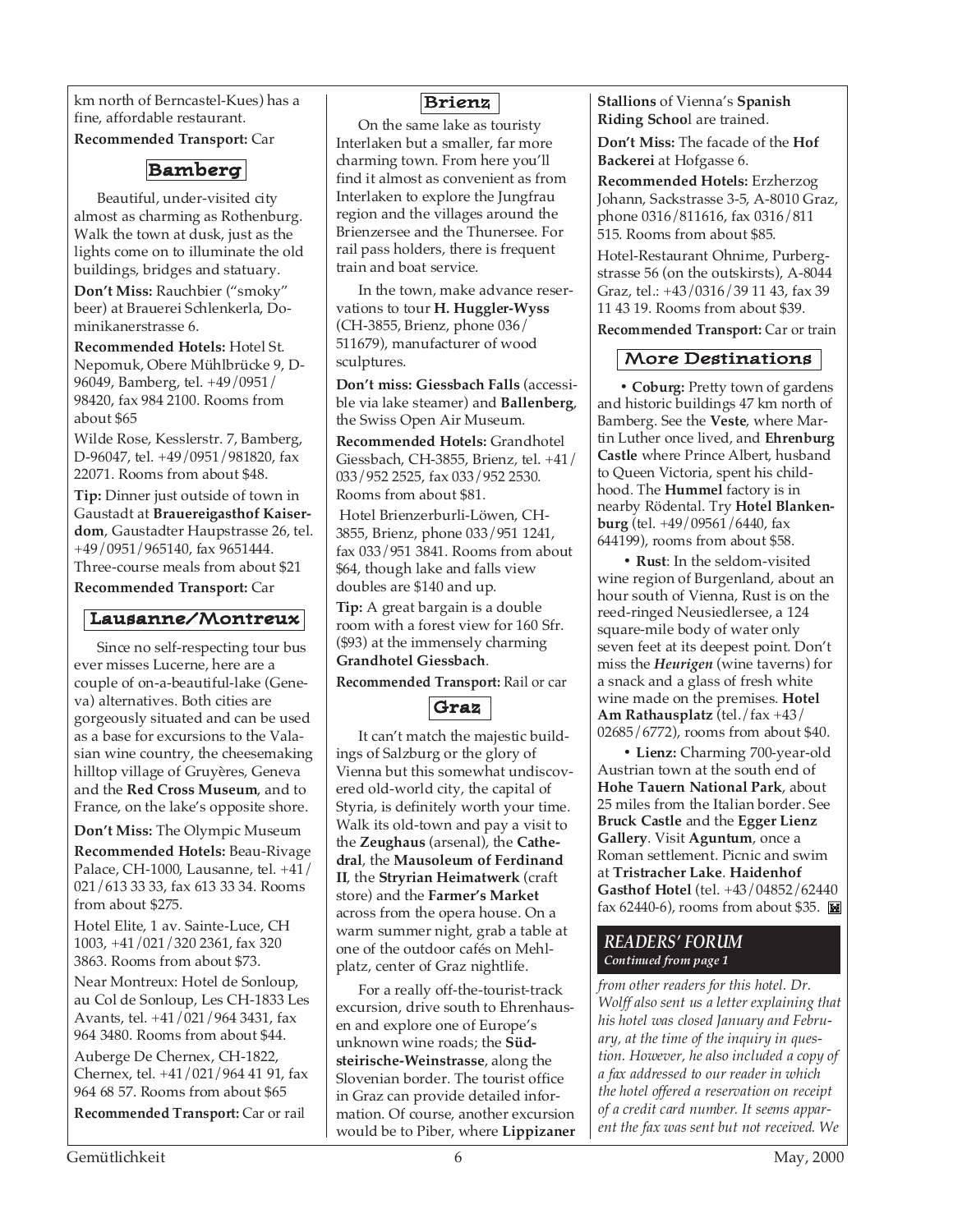*continue to recommend Wolff's Art Hotel in Weimar. )*

#### **Great Restaurant**

I would like to recommend **Landhaus St. Urban** (Büdlicherbrück 1, D-54426 Naurath/Wald, tel +49/ 06509/9140-0, fax 9140-40), a charming, country restaurant-hotel combination set in the forest 15 miles outside of Trier. This *Michelin* one star, *Gault Millau* 17-rated restaurant owned by the Ruessel family is now producing food that rivals the best of Puck, Splichal and Danko in Los Angeles and San Francisco.

The Society of Bacchus America recently awarded Egon Müller of Scharzhofberg a "Lifetime Achievement Award" for his contributions to German wine and during that visit of outstanding tastings with J.J. Prüm, Egon Müller, Fritz Haag and Armin Diel, the Society had an extraordinary dinner consisting of seven courses which included: a layered tart of foie gras, thinly sliced guinea fowl and morels, turbot and lobster wrapped in thin layers of seared potatoes, *Dorade* with *Felle* in saffron marinade, frilled scallops in sauce *Bourride*, Vela prepared two ways with white asparagus and morels, pear tart with thinly sliced Münster and Riesling sabayon, and duo of pears with Riesling ice cream. All the above superbly produced for about \$80, what a deal.

Chef Harald Ruessel is only 32 and will no doubt be a 3-star chef in the not distant future.

> CARY E. FEIBLEMAN, M.D. VIA EMAIL

*(Ed. Note: Landhaus St. Urban's 10 rooms are priced from 110 to 180 DM (\$50-\$83)*

#### **Art Nouveau Hotel, Berlin**

I recently put you to a test. You certainly passed. Last January, when I was planning a trip that was to take in Washington, St. Petersburg, London and Berlin, I surfed the net looking for a good place to stay in the Berlin. Just then, your issue (Dec. '99) arrived with the feature on Savignyplatz, with particular reference to the **Art Nouveau Hotel** (tel. +49/030/327 7440, fax 327 744 40). A quick surf of the net revealed similar

information about this hotel, so I made my reservations.

Before going on, let me stress that I am not new to Berlin. I lived there, in Lichterfelde, for two years (1962- 64) and have been back many times since. It was just that in recent years, I spend almost all of my travel time and dollars in Asia, so I have little knowledge of the current status of Berlin hotels.

In any case, the hotel was excellent. I enjoyed a chat and some *Schnapps* with the owners, had a spacious room that would have housed several people, and the price was moderate. In fact, due to the depreciation of the Euro, taking the DM with it, prices were better than expected.

On my last trip to Berlin (1996), the area including the Ku'damm was pretty shabby. I keenly felt the loss of **Kranzler & Zuntz**. Even **Aschinger** was gone, although now apparently back. Today, however, the area is much improved, back to its earlier elegance. I am not sure what to think about Potsdamer Platz. The newly emerging set of buildings looks like it would make a good backdrop for the opening scenes of some future James Bond adventure.

> **IM MARSH** VIA EMAIL

#### **New Car Delivery in Germany**

I thoroughly enjoyed Vickie Ferguson's article (July '99) on new car delivery. Over the last 40 years, I have picked up 12 cars: two Audis (which no longer has the program), two BMW's, four Mercedes, and four Porsches.

 The first was a 1956 Porsche in Zuffenhausen. The factory tour was considerably different from what it is now. The cars were almost entirely handmade, with a great deal of hand soldering of seams, then grinding and sanding. The paint facility looked like a Maaco shop. The "production line" had each car on a dolly, rolled from station to station, and each engine block had the initials of the master craftsman who had assembled it.

 Mercedes probably does the best job of tourist delivery, if for no other

reason than they have a higher volume of cars delivered every day, both domestic and foreign. The only fault discovered here was the lack of an English-speaking technician to explain the car on one occasion. Fortunately I speak passable German, so this was not a major problem.

 The last car we picked up was a 1998 BMW 540i in May of 1998. It was delivered through a BMW owned dealership in Munich with very little hassle. During our tour of Bavaria, Austria and Switzerland, we stayed one night at your 1997 "Best Small Hotel," the **Gasthof Waldrast** (tel. +43/05672/62443, fax 62443) in Reutte, Austria. It was great- family run, with Oma, Opa, Herr und Frau Waldrast, and two delightful girls. Fantastic view of a ruined castle, which is illuminated at night. We'll go back!

 Keep up the good work. Even though I average a trip to Germany, Switzerland or Austria once a week as a Delta Air Lines captain, I find your letter to be of great value. WILLIAM GIBSON

VIA EMAIL

#### *DEAR SUBSCRIBER Continued from page 1*

From Lausanne to Milan we rode the new Cisalpina, whose interior amenities are more airplane than rail car; small windows, limited legroom. At Milan we changed to a more prosaic — and not very spiffy — InterCity. We had a no-smoking compartment in first-class all to ourselves, but the air-conditioning was inoperative and we suffocated for about 30 minutes before moving to the dining car. At that point we were not very happy with Italy. But then came a hint of good things to come. To me, most train food is only marginally better than airline food. So expectations were not high when I ordered a small plate of tagliatelle. It was amazingly good. Sensational, in fact. The yellowish pasta looked and tasted handmade — buttery and full of eggs. It was sprinkled with chunks of delicious bacon and Parmesan

*Continued on page 8…*